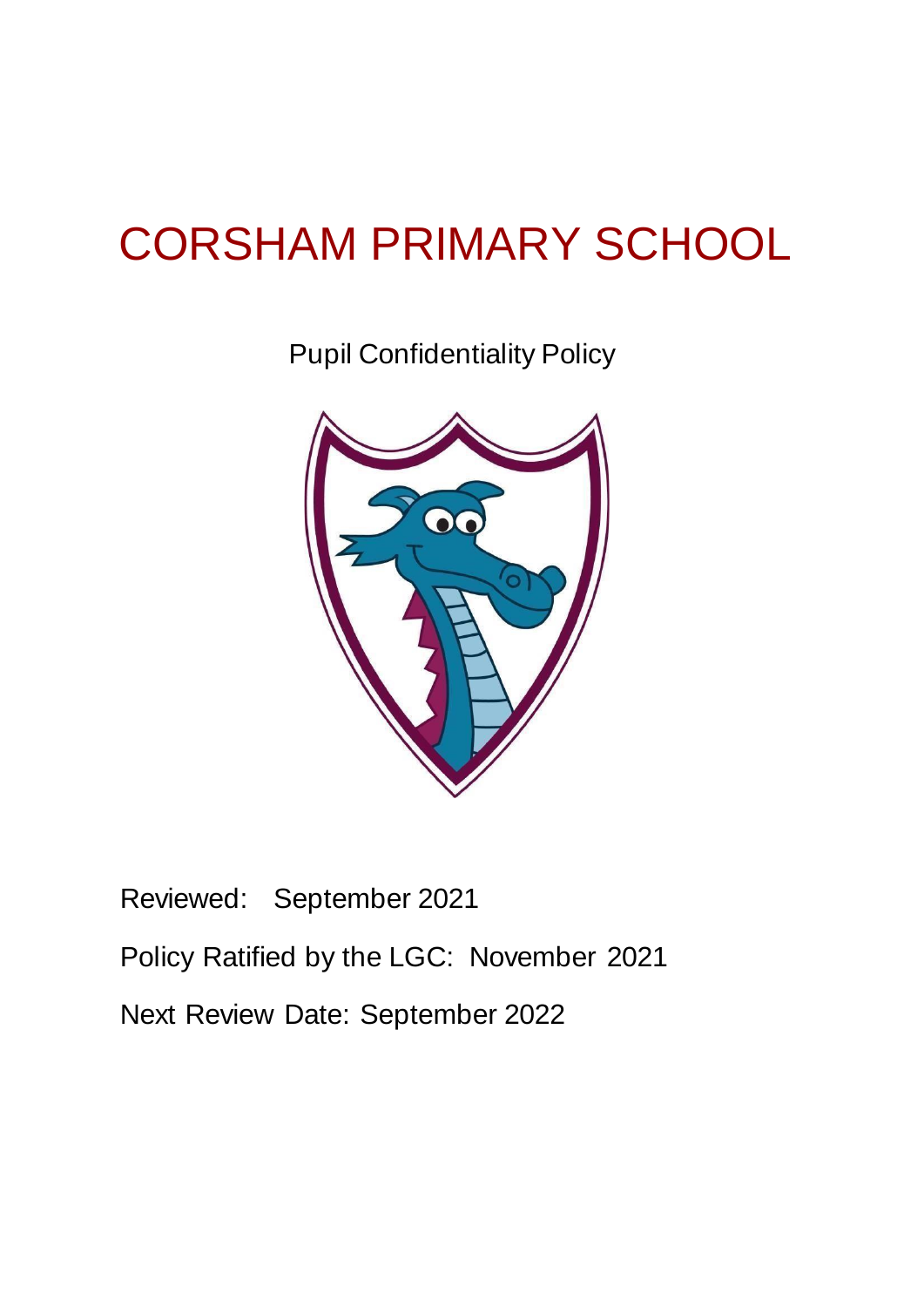# **CORSHAM PRIMARY SCHOOL**

# **Pupil Confidentiality Policy**

# **Introduction**

At Corsham Primary we believe that:

- The safety, well-being and protection of our pupils is paramount and should be considered in all decisions staff make about a child. The appropriate sharing of information between school staff is an essential element in ensuring our pupils' well-being and safety.
- It is an essential part of the ethos of our school that trust is established to enable Pupils, Staff and Parents/Carers to seek help both within and outside the school in order to minimise the number of situations when personal information is shared to ensure pupils and staff are supported and safe.
- Pupils, Parents/Carers and Staff need to know the boundaries of confidentiality in order to feel safe and comfortable discussing personal issues and concerns, including sex and relationships.
- The school's attitude to confidentiality is easily understood and everyone should be able to trust the boundaries of confidentiality operating within the school.
- Issues concerning personal information including sex and relationships and other personal matters can arise at any time.
- Everyone in the school community needs to know that no-one can offer absolute confidentiality.
- Everyone in the school community needs to know the limits of confidentiality that can be offered by individuals within the school community so they can make informed decisions about the most appropriate person to talk to about any health, sex and relationship or other personal issue they want to discuss.

# **Policy Development**

This policy was agreed by the Leadership Team and the Local Governing Committee, and has been widely disseminated to staff, pupils, parents/carers and partner agencies. The policy is given to all new staff joining the school.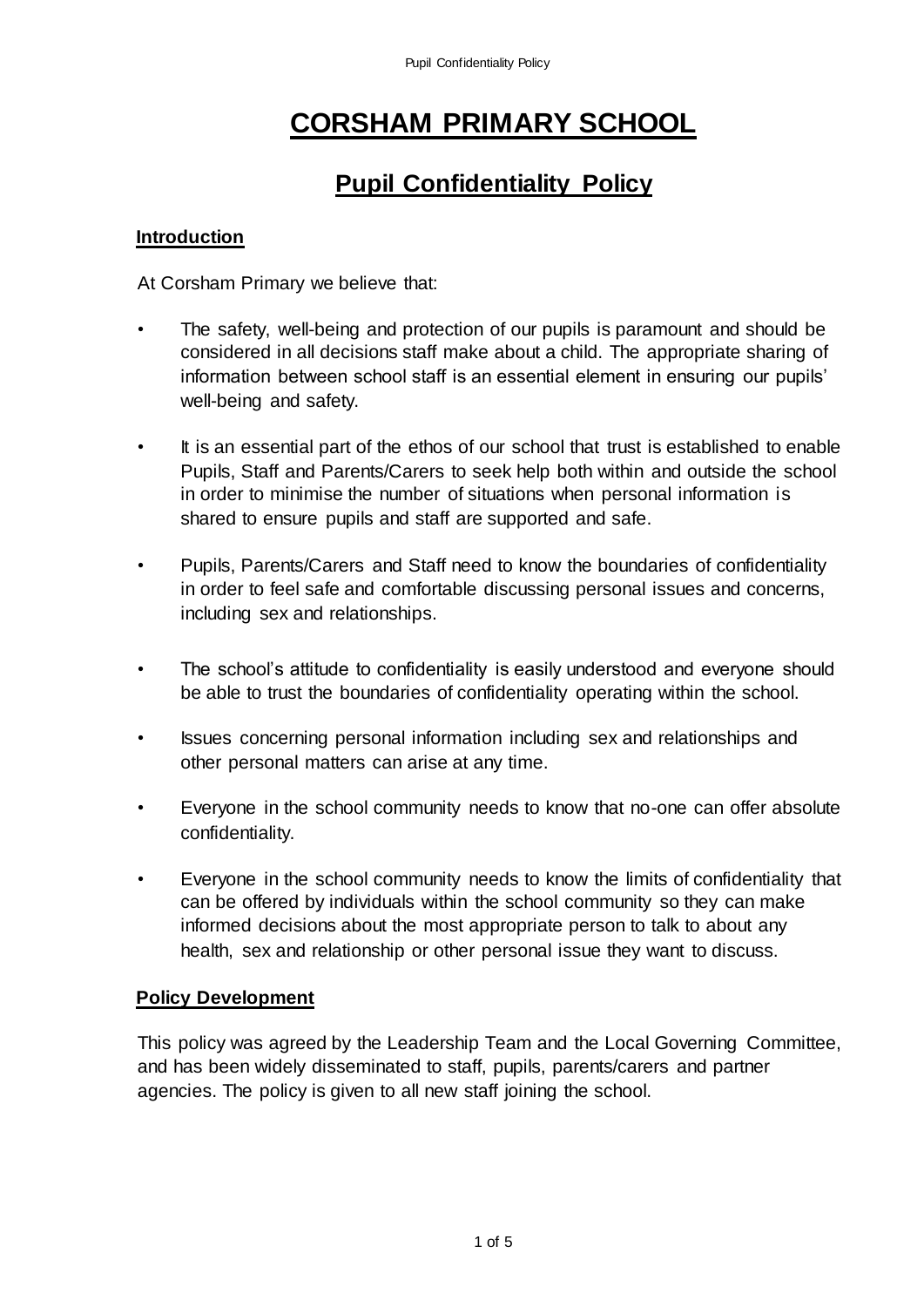# **Definition of Confidentiality**

*Confidentiality is defined as 'something which is spoken or given in private, entrusted with another's secret affairs'.* 

The confider is asking for the content of the conversation to be kept secret. Anyone offering absolute confidentiality to someone else would be offering to keep the content of his or her conversation completely secret and discuss it with no-one.

In practice, there are few circumstances where absolute confidentiality is offered in our school. We strive to strike a balance between ensuring the safety, wellbeing and protection of our pupils and staff, ensuring there is an ethos of trust where pupils and staff can ask for help when they need it and ensuring that when it is essential to share personal information, safeguarding/child protection issues and good practice are followed. This means that in most cases what is offered is 'limited confidentiality'. Disclosure of the content of a conversation could be discussed with professional colleagues, but the confider would not be identified except in certain circumstances.

Staff should make it clear that there are limits to confidentiality at the beginning of the conversation. These limits relate to ensuring children's safety and well-being. The pupil will be informed when a confidence has to be broken for this reason and be involved in the information sharing. Different levels of confidentiality are appropriate for different circumstances:

# **1.** *In the classroom in the course of a lesson*

Given by a member of teaching staff, teaching assistant, local authority employee or an outside visitor including health professionals. Careful thought needs to be given to the content of the lesson setting the climate and establishing ground rules to ensure confidential disclosures are not made. It should be made clear to pupils that this is not the time or place to disclose confidential personal information. When a health professional is contributing to a school's health education programme in a classroom setting, they are working with the same boundaries of confidentiality as a teacher.

#### **2.** *One-to-one disclosures to members of school staff*

It is essential all members of staff know the limits of the confidentiality they can offer to both pupils and parents and carers and any required actions and sources of further support or help available both for the pupil or parent/carer, within the school and from other agencies where appropriate. All staff at Corsham Primary School encourage pupils to discuss different issues with their parents or carers and vice versa. However, the needs of the pupil are paramount and the school staff will not automatically share information about the pupil with his/her parents unless it is considered to be in the child's best interests.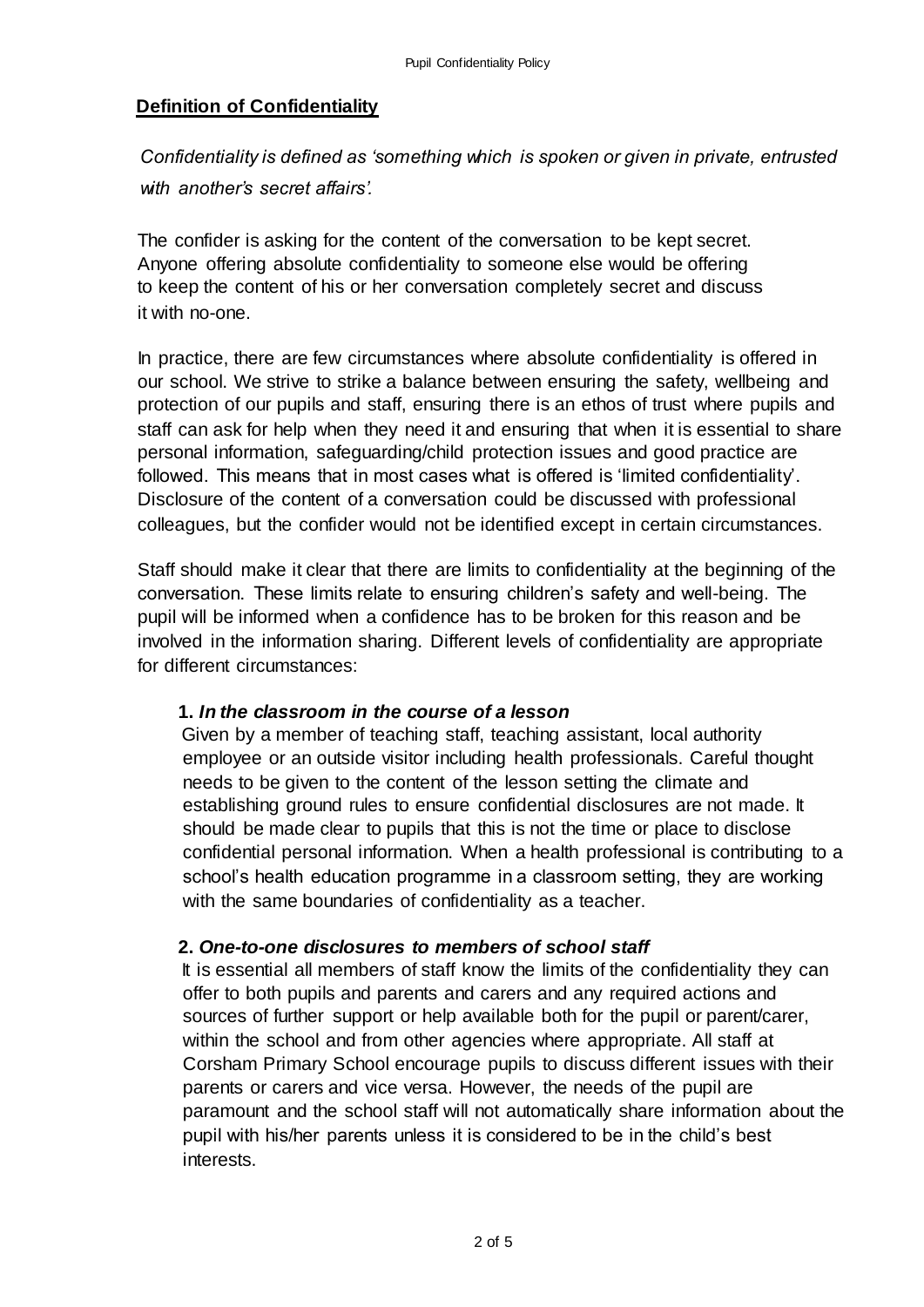#### Pupil Confidentiality Policy

# **3.** *Disclosures to a school nurse or health professional operating a confidential service in the school*

Health professionals such as school nurses can give confidential medical advice to pupils provided they are competent to do so and follow the Fraser Guidelines (guidelines for doctors and other health professionals on giving medical advice to under 16's). School nurses are skilled in discussing issues and possible actions with young people and always have in mind the need to encourage pupils to discuss issues with their parents or carers

# **The Legal Position for School Staff**

All school staff never promise confidentiality. Pupils do not have the right to expect they will not be reported to their parents or carers and may not, in the absence of an explicit promise, assume that information conveyed outside that context is private. No member of Corsham Primary School can or should give such a promise.

The safety, well-being and protection of the child is the paramount consideration in all decisions staff at this school make about confidentiality.

School staff are NOT obliged to break confidentiality except where safeguarding/child protection is, or may be an issue. However, at Corsham Primary School we believe it is important that staff are able to share their concerns about pupils' safety and wellbeing.

Professional judgement is required by a teacher, teaching assistant, local authority staff or health professional in considering whether he or she should indicate to a child that the child could make a disclosure in confidence and whether such a confidence could then be maintained, having heard the information. In exercising their professional judgement, the teacher, teaching assistant, local authority staff or health professional must consider the best interests of the child, including the need to both ensure trust to provide safeguards for our children and possible child protection and safeguarding issues.

All Corsham Primary staff receive training in child protection and safeguarding as part of their induction to this school and are expected to follow the school's child protection policy and procedures.

# **Visitors and Non-Teaching Staff**

At Corsham Primary School, we expect all non-teaching staff to report any disclosures by pupils or parents/carers of a concerning nature to the DSL or DDSL coordinator as soon as possible after the disclosure and in an appropriate setting, so others cannot over hear. The Designated Safeguarding Lead will decide what, if any, further action needs to be taken.

# **Volunteers in School**

At Corsham Primary School, we value the help of parents, students and others. Everything that volunteers see and hear, particularly in relation to children's welfare and learning, must be held in confidence and not shared with others outside of the school. If volunteers have questions regarding anything they see or hear in school or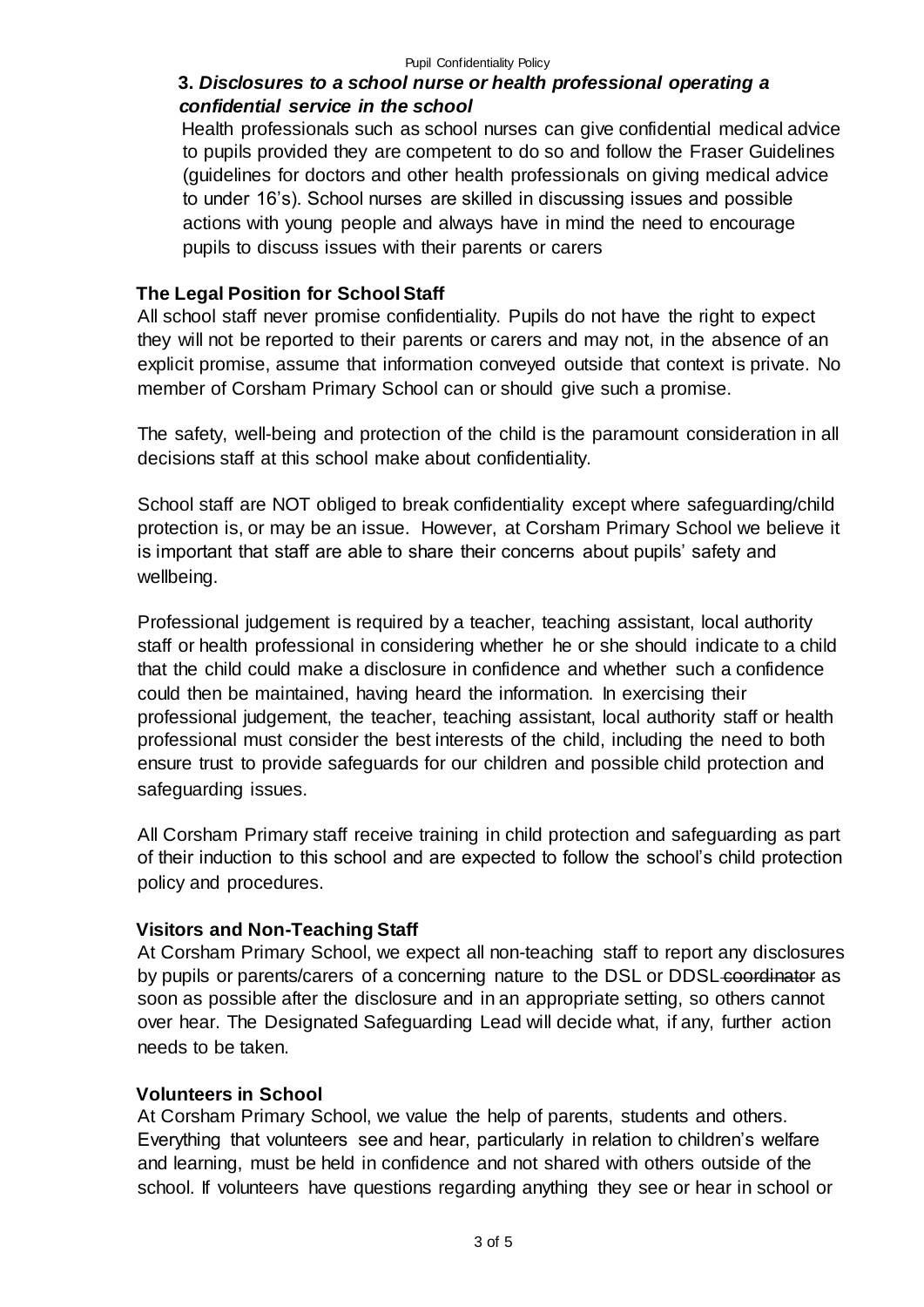#### Pupil Confidentiality Policy

they have concerns about the well-being of a child they should speak to the class teacher.

# **Parents and Carers**

Corsham Primary School believes that it is essential to work in partnership with parents and carers and we endeavour to keep them abreast of their child's progress at school and any concerns about their behaviour. However, we also need to maintain a balance so that our pupils can share any concerns and ask for help when they need it. Any information shared will always be respectful of the privacy of the children and their parents and carers. Where a pupil does discuss a difficult personal issue with staff they will be encouraged to also discuss the matter with their parents or carers and may be supported to do so where it is appropriate.

# **Complex Cases**

Where there are areas of doubt about the sharing of information, Corsham Primary will consult with the local area Wiltshire Safeguarding Children Board/Multi Agency Safeguarding Hub (MASH team).

For detailed information about when confidentiality should be broken and the procedures for doing this please see the school Child Protection Policy. The school's Designated Safeguarding Leads are: Mrs Lindsay Fry (Head of School, Pound Pill) and Mrs Kerry Parker (Head of School, Broadwood).

# **Support for Staff**

Staff may have support needs themselves in dealing with some of the personal issues of pupils. Staff are free to ask for help if they are unsure about making a decision. Staff should discuss any concerns with their Team Leader or Head of School.

# **Record Keeping**

- Every child and member of staff has an electronic personal record held on Integris. This is password protected and is accessed by the Heads of School and trained members of the Admin Team. The Deputy Headteachers have access to the children's electronic personal records.
- Pupil paper records are kept in locked files in classes
- Paper copies of confidential personel records and details are kept locked in the School Office
- Each child in the Foundation Stage has their own electronic learning journey containing samples of learning and observations. This is protected by the Tapestry software and must have a password to access it
- Each child in Years 1-6 has learning shared on Seesaw. Any information shared is protected by the Seesaw software and has a password to access it.
- Teachers and Teaching Assistants record confidential information on pupil behaviour incidents and communication with parents on Safeguard software. This information is accessed by a member of the SLT daily.
- All records regarding pupil concerns, child protection and SEN filing is kept in a double locked cupboard in the Head of School's or Deputy's office.
- Transferring of confidential information electronically is password protected. When emailing sensitive information staff will use initials only
- When transferring confidential information on paper around the school/between sites it is contained in an envelope with the recipient's name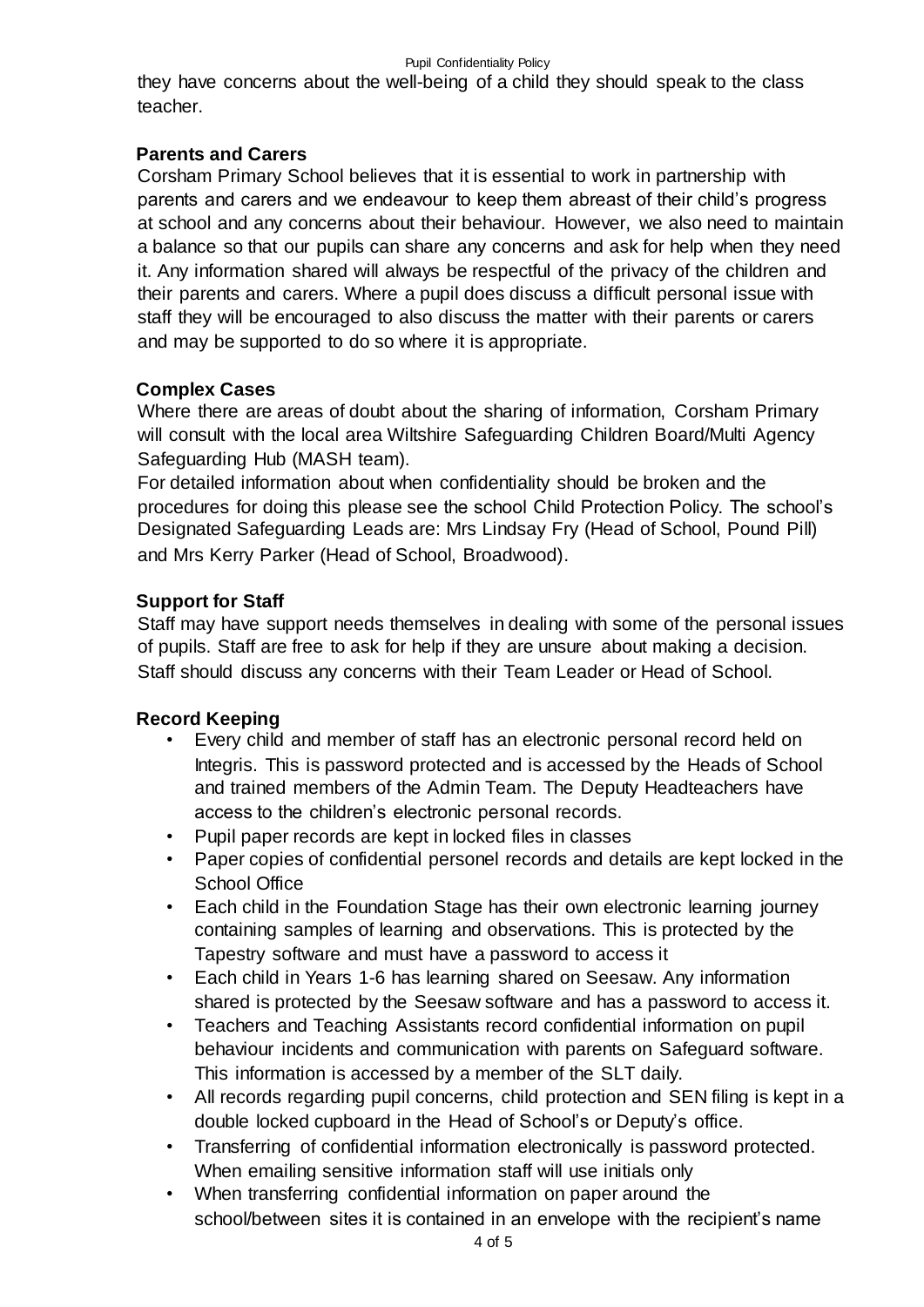- Staff ensure that any discussions of a confidential nature take place privately
- Staff are instructed to never leave confidential information out on desks where other adults or children can see
- Staff ensure that when computers are not in use they are securely locked using ctrl, alt, delete
- When printing or photocopying confidential material staff will ensure papers are picked up immediately.

# **Links with other policies**

This policy has links with the following school policies:

- Child Protection/Safeguarding
- Data protection
- Induction
- PSHEE
- Sex and Relationships
- Drug Education
- Bullying
- Behaviour
- Single Equality Scheme
- GDPR Policy

# **Dissemination and implementation**

This policy has been distributed to all teaching and non-teaching staff as part of whole school training on Child Protection/Safeguarding. A copy of the policy can always be found on the school web-site and Staff Notice Boards and the

Safeguarding Folder located in the main school offices. All new staff receive a copy of the policy in their induction packs when they join the school.

# **Breaches of confidentiality**

Any breaches of confidentiality will be managed within staff disciplinary procedures and policies.

Staff are reminded that the Whistle Blowing Policy is designed to support personnel who feel that any member of staff is behaving inappropriately, or are in breach of this policy.

# **Equal Opportunities**

When writing and reviewing this policy staff have completed an Equality and Diversity Impact Assessment in order to ensure it complies with equality obligations outlined in anti-discrimination legislation. We believe the policy positively reflects the aims and ambitions identified in Corsham Primary's Single Equality Scheme.

# **Review**

This policy will be reviewed annually and amended as necessary.